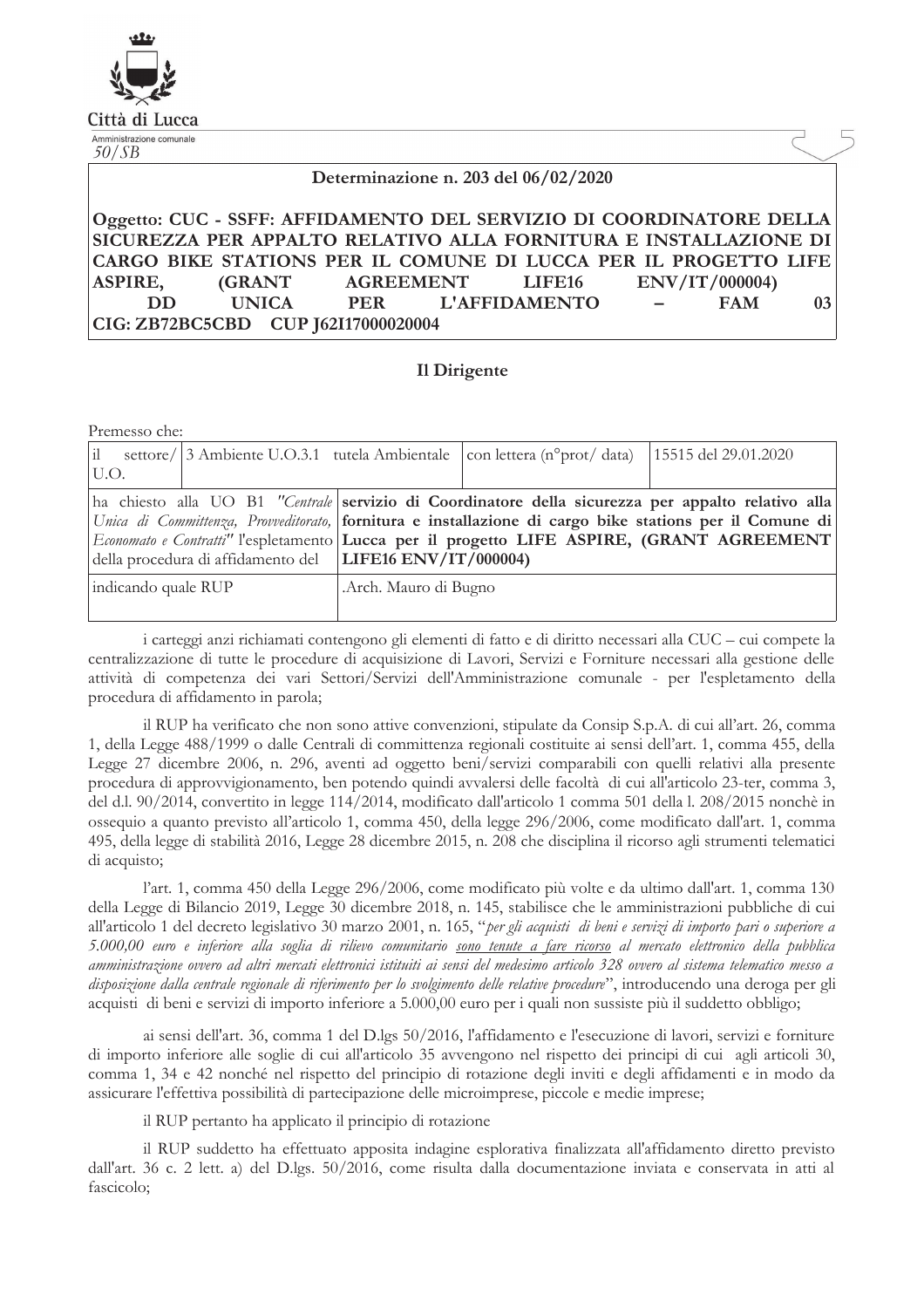| a             | l'interesse<br>soddisfare                                                                                                                                                                                                                                                                                                                                                              | pubblico che si intende assolvere agli obblighi imposti dal D. Lgs. 81/2008 e di particolare<br>degli artt. 91 e 92 relativamente all'appalto connesso.                                                                 |  |  |  |
|---------------|----------------------------------------------------------------------------------------------------------------------------------------------------------------------------------------------------------------------------------------------------------------------------------------------------------------------------------------------------------------------------------------|-------------------------------------------------------------------------------------------------------------------------------------------------------------------------------------------------------------------------|--|--|--|
| b             | l'oggetto del servizio                                                                                                                                                                                                                                                                                                                                                                 | servizio di Coordinatore della sicurezza per appalto relativo alla<br>fornitura e installazione di cargo bike stations per il Comune di<br>Lucca per il progetto LIFE ASPIRE, (GRANT AGREEMENT<br>LIFE16 ENV/IT/000004) |  |  |  |
| $\mathsf{C}$  | la durata                                                                                                                                                                                                                                                                                                                                                                              | Fino al termine dell'esecuzione dell'appalto per cui è stato richiesto il<br>presente servizio di coordinatore per la sicurezza.                                                                                        |  |  |  |
| d             | il contratto verrà stipulato mediante corrispondenza secondo l'uso del commercio consistente in un apposito<br>scambio di lettere, tramite posta elettronica certificata o strumenti analoghi negli altri Stati membri, come<br>previsto dall'art. 32, comma 14, del D.lgs 50/2016 in caso di procedura negoziata ovvero per gli affidamenti di<br>importo non superiore a 40.000 euro |                                                                                                                                                                                                                         |  |  |  |
| e             | i termini, le modalità e le condizioni del servizio in oggetto sono contenute nella lettera di richiesta di avvio<br>della procedura                                                                                                                                                                                                                                                   |                                                                                                                                                                                                                         |  |  |  |
| $\rm f$       | è stato giudicato inopportuno suddividere in più lotti l'affidamento in esame, in quanto trattasi di servizio di<br>natura indivisibile.                                                                                                                                                                                                                                               |                                                                                                                                                                                                                         |  |  |  |
| g             | non è stato redatto il Documento Unico per la Valutazione dei Rischi da Interferenza (DUVRI) previsto dal<br>D.Lgs 81/2008, conseguentemente i costi di sicurezza sono pari a € 0,00, poichè trattasi che si svolge al di<br>fuori delle sedi Comunali e quindi non si riscontrano rischi da interferenza                                                                              |                                                                                                                                                                                                                         |  |  |  |
| h             | l'operatore economico aggiudicatario si assumerà gli obblighi della tracciabilità dei flussi finanziari previsti<br>dall'art. 3 della Legge 13 Agosto 2010 n.136 e successive modifiche ed integrazioni                                                                                                                                                                                |                                                                                                                                                                                                                         |  |  |  |
| $\frac{1}{1}$ | il servizio in oggetto, ai sensi dell'art. 1, comma 13, del D.L. 95/2012, convertito in L. 135/2012, e successive<br>modifiche ed integrazioni, è soggetta alla clausola risolutiva, pertanto qualora si rendessero disponibili strumenti<br>di acquisto CONSIP compatibili, verrà attivata la procedura prevista dal comma 13 dell'art. 1 suddetto                                    |                                                                                                                                                                                                                         |  |  |  |
|               | m il criterio di aggiudicazione consiste nella valutazione da parte del Rup della congruità delle condizioni quali-<br>quantitative ed economiche acquisite                                                                                                                                                                                                                            |                                                                                                                                                                                                                         |  |  |  |

il fine da perseguire, l'oggetto, la forma, le clausole ritenute essenziali, le modalità di scelta del contraente e le ragioni che motivano la scelta nel rispetto della vigente normativa, vengono di seguito specificati:

| L'Op. Econ.<br>sede<br>CF/PI                                         | Ing. Andrea del Medico<br>Via del Portone, 7 Pietrasanta (LU)<br>DLMNDR78E01G628T |                        |         |                   |          |                                                                 |      |
|----------------------------------------------------------------------|-----------------------------------------------------------------------------------|------------------------|---------|-------------------|----------|-----------------------------------------------------------------|------|
| 1.210,20<br>ha presentato la sua migliore offerta pari ad $\epsilon$ |                                                                                   |                        |         |                   |          |                                                                 |      |
| eventuali<br>oneri<br>sicurezza: $\epsilon$                          | 0,00                                                                              | $\%$ IVA:<br>$\%$ CPO: | 22<br>4 | Totale $\epsilon$ | 1.535,50 | Eventuali<br>costi<br>per<br>rischi<br>da<br>interferenza:<br>€ | 0,00 |

il prezzo è stato ritenuto congruo dal RUP ed in linea ai prezzi di mercato, come si evince dal Verbale allegato alla presente non parte integrante;

la suddetta spesa trova la giusta copertura finanziaria nelle disponibilità iscritte nelle voci del Bilancio di previsione finanziario armonizzato 2020 - 2022 approvato con Delibera del Consiglio Comunale n. 119 del  $30.12.2019;$ 

in esito alla procedura di affidamento nei confronti dell'operatore suddetto sono stati effettuati i seguenti controlli, con esito regolare: verifica della regolarità della posizione contributiva (DURC), verifica eventuali annotazioni nel casellario (banca dati ANAC); si dà atto che la verifica del requisito professionale consistente nel possesso dell'apposito attestato abilitativo in corso di validità per l'esercizio della funzione di Coordinatore della sicurezza è stata effettuata dall'ufficio proponente, che ne possiede copia e la conserva agli atti.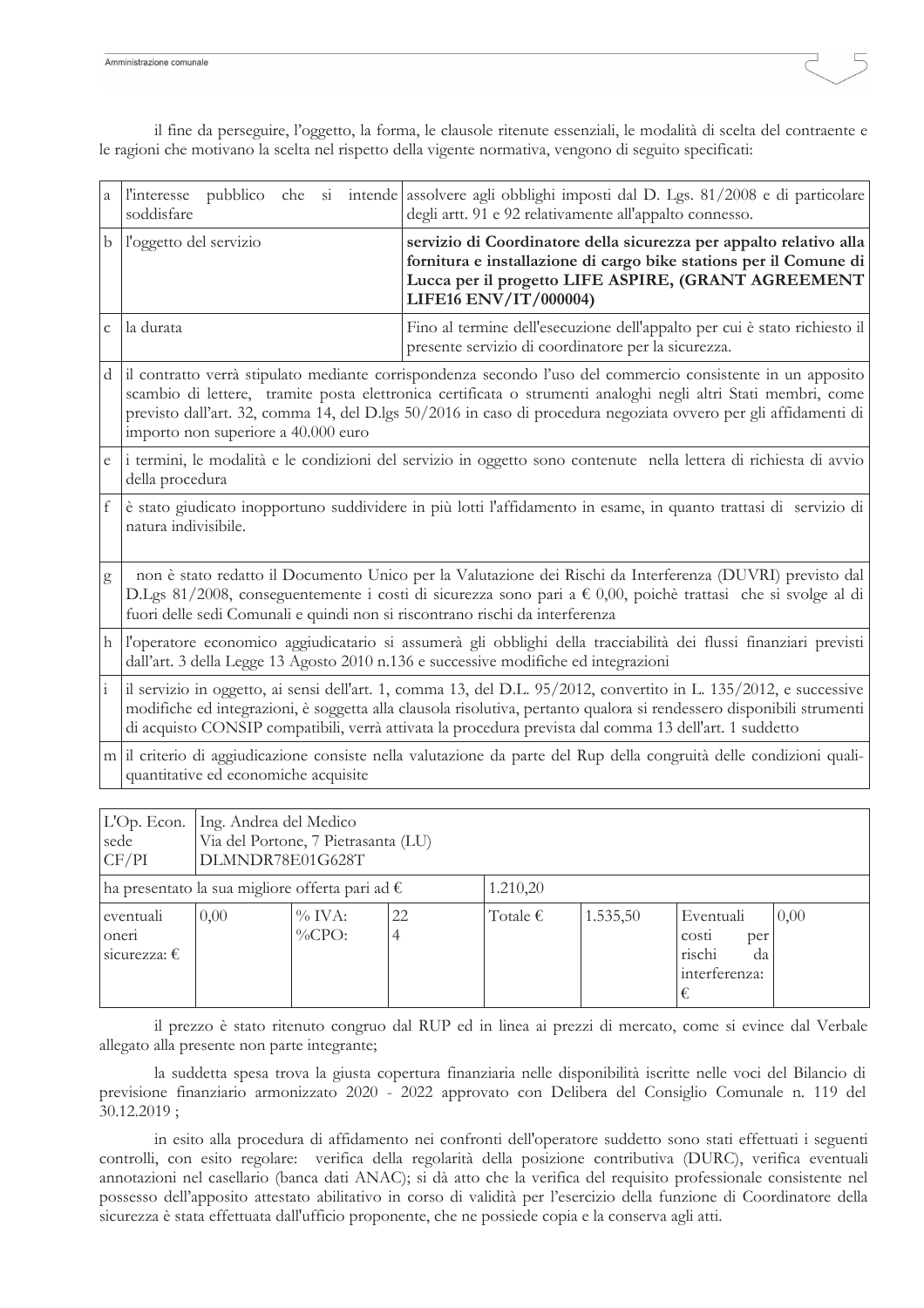in ottemperanza alla normativa vigente in materia di tracciabilità dei flussi finanziari (L. 13.08.2010 n. 136 e ss.mm.ii.) è stato acquisito il CIG (codice identificativo gara) riportato in oggetto, mentre all'Operatore Economico affidatario verrà richiesto il conto corrente dedicato alla P.A. su cui effettuare i pagamenti;

i pagamenti sono compatibili con gli stanziamenti di Bilancio;

per quanto sopra premesso, ai sensi dell'art. 107 del d. lgs. 18 agosto 2000 n. 267 ed in ragione delle competenze dirigenziali conferite con giusto decreto del Sindaco n. 39 del 30 gennaio 2020, visti: il D. Lgs. 18 agosto 2000 n. 267, il D.Lgs. 18 aprile.2016, n. 50 e ss.mm.ii., il D.P.R. 5 ottobre 2010, n. 207, per quanto ancora in vigore; la L.R. Toscana n. 38 del 13-07-2007; l'art. 26, comma 3, della legge n. 488/1999; l'art. 1, commi 449, 450 e 451 della Legge 27 dicembre 2006, n. 296; la L. 6 luglio 2012 n. 94, la L. 7 agosto 2012 n. 135 e la L. 228 del 24 dicembre 2012,

# DETERMINA

 $\mathbf{1}$ di approvare, agli esiti delle risultanze della procedura, l'affidamento del servizio di cui all'oggetto a:

| Op. Economico | Ing. Andrea del Medico              |  |  |
|---------------|-------------------------------------|--|--|
| sede          | Via del Portone, 7 Pietrasanta (LU) |  |  |
| CF/PI         | DLMNDR78E01G628T                    |  |  |

di impegnare la somma complessiva di  $\epsilon$  1.535,50, comprensiva di IVA e CPO al 4% (IVA al 22% importo  $\mathcal{D}_{\mathcal{A}}$ netto € 1.210,20)

| esercizio di esigibilità<br>cap PEG<br>$(\text{anno}/\text{1})$ |      | cronoprogramma di spesa<br>$(\text{anno}/1)$ | centro di costo |  |
|-----------------------------------------------------------------|------|----------------------------------------------|-----------------|--|
| 38360/7                                                         | 2020 |                                              | 0280            |  |

#### 3 di dare atto che:

 $3.1$ è fatta salva l'attivazione della clausola risolutiva – ai sensi dell'art. 1, comma 13, del D.L. 95/2012, convertito in L. 135/2012 e successive modifiche ed integrazioni – qualora si rendessero disponibili strumenti di acquisto CONSIP compatibili;

al Responsabile Unico del Procedimento spettano tutti i compiti previsti dalla normativa vigente, come  $3.2$ risulta dalla nota prot. richiamata in narrativa;

relativamente alla fase di affidamento e della stipula del contratto vengono assolti dalla U.O.B.1 gli  $33$ adempimenti nei confronti dell'Autorità di Vigilanza (AVCP), quelli previsti dalla L. 06.12.2012, n. 190, D. Lgs. 14.03.2013, n. 33 in materia di Trasparenza, nonché di quelli in ossequio al Piano per la prevenzione della Corruzione e della Trasparenza attualmente in vigore;

l'aggiudicazione è efficace in quanto sono stati verificati i prescritti requisiti ai sensi dell'art.32, c.7 del Codice  $3.4$ dei contratti pubblici;

viene trasmessa copia del presente atto e tutta la documentazione di gara al R.U.P. per tutti gli adempimenti  $3.5$ di competenza per la gestione dell'esecuzione del contratto e la liquidazione delle relative spettanze, per gli obblighi in materia di Trasparenza, , Sitat Sa, Piano Triennale per la Prevenzione della Corruzione e della Trasparenza attualmente in vigore;

la procedura di affidamento è stata svolta nel rispetto del codice di comportamento del Comune di Lucca, di 3.6 cui al DPR 62/2013, adottato con deliberazione Giunta Comunale del 28 gennaio 2014 n. 13 (obblighi in materia di anticorruzione);

 $3.7$ non si provvederà alla comunicazione di cui all'art. 76 del D. Lgs 18 aprile 2016, n. 50, trattandosi di affidamento diretto;

il contratto sarà stipulato dal Comune di Lucca secondo l'uso del commercio consistente in un apposito 3.8 scambio di lettere, tramite posta elettronica certificata, come previsto dall'art. 32, comma 14, del D.lgs 50/2016; nello stesso sarà menzionata la clausola di cui all'art. 53 comma 16-ter d. lgs 165/2001 attestante che l'aggiudicatario non si avvale dell'attività lavorativa o professionale di soggetti che abbiano cessato, nell'ultimo triennio, rapporto di dipendenza con la S.A., esercitando poteri autoritativi o negoziali nei propri confronti;

 $3.9$ il presente affidamento, allo stato, in funzione dell'importo, non rientra negli obblighi di comunicazione all'Anagrafe Tributaria;